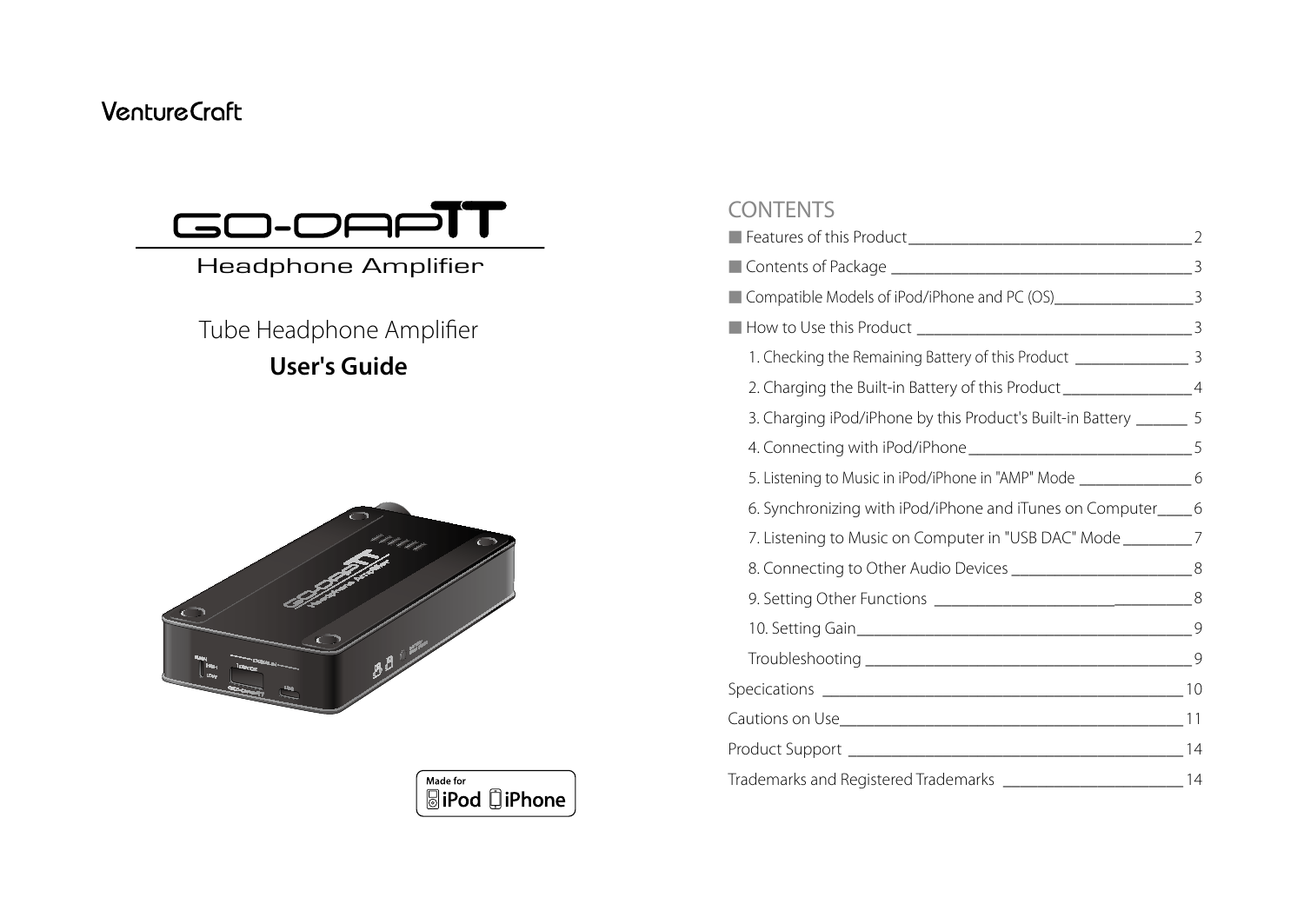Thank you for purchasing VentureCraft product. Please read this user's guide thoroughly before using. Keep this document available for your future reference.

#### **Disclaimer**

- VentureCraft is not responsible for any damages caused by natural disasters and fire, actions or damages caused by third parties, criminal or accidental use by individuals, or any other damages caused by other irregular usage.
- VentureCraft is not responsible for any changes or losses to recorded data, losses of commercial profit, interruption of business operations, or any resultant damages or losses caused by use or malfunction of this product.
- VentureCraft is not responsible for any damages caused by failure to follow instructions in this user's guide.

#### **Dear Valued Customer,**

Before using this product, please make sure to read "Cautions on Use" found on the page 11 of this document.



## ■ Features of this Product

Go-Dap TT has certainly inherited the great features of the successive products and is a flagship model in the Go-Dap series. Go-Dap TT integrated the contemporary semiconductor technology in the rich and soft tube sound and has succeeded to eliminate thoroughly the microphonics noize, the tube's weakest point.

Go-Dap TT is the best-suited tube headphone amplifier to play digital audio sources in the highest quality sound.

To enjoy Go-Dap TT for many year to come, the easily-replaceable socket-typed "Raytheon 6111 Sub MT Tube" is mounted.

- The large capacity battery (3500mAh) makes possible the longer playback time.
- Digital audio signal is converted to S/PDIF by the (DIT builtin)D/A converter and output from the 3.5mm round optical digital terminal to connect with other audio devices.





On the model with a preheat supporting tube substrate, when the power gets ON, a blue LED turns on for about 5 seconds while preheating the tube heater. This can be seen in the heat rejection slits.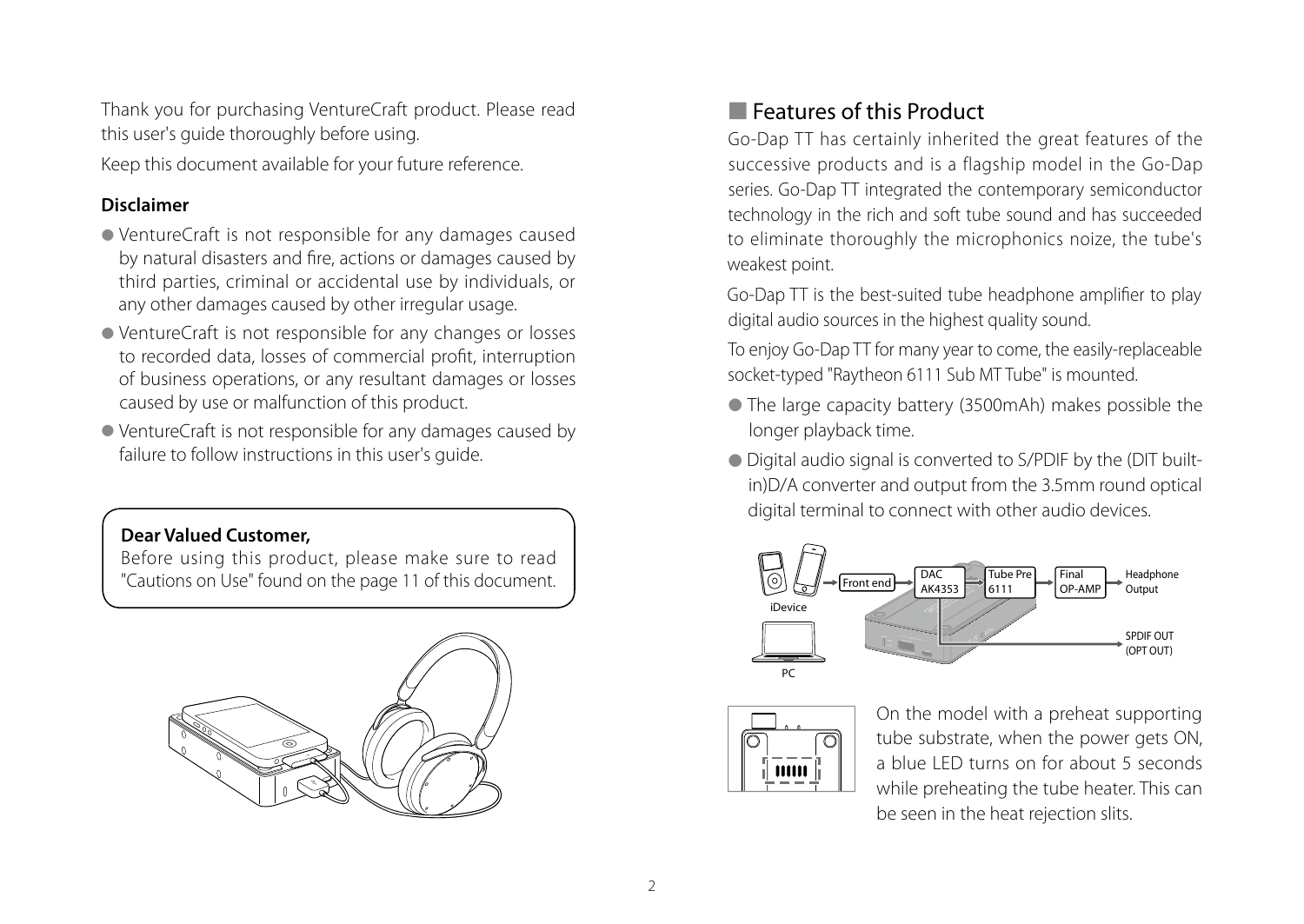## ■ **Contents of Package**

● Go-Dap TT main unit

- USB cable (USB2.0 compatible[A connector micro B connector type])
- Customer card & Warranty (Japan only)

## ■ **Compatible Models of iPod/iPhone and PC (OS)**

#### ● iPod:

iPod classic (160GB, 2009)/iPod nano (Sixth generation)/ iPod touch (Forth generation)

### ● iPhone:

iPhone 5 / 4S / 4 / 3GS

## $\bullet$  PC(OS)

Windows:

8 / 7 / Vista / XP SP3 or later (32 bit/64 bit)

### Mac:

OS X v10.5 Leopard or later

## ■ **How to Use this Product**

Please follow operational procedures 1 to 10 below.

## **1. Checking the Remaining Battery of this Product**

The remaining battery can be checked by the color of the remaining battery indicator LED **ITT** located on the side panel. The LEDs will light up in accordance with the remaining battery when the BATTERY / BASS BOOST button is pressed lightly.



| Remaining battery |  |
|-------------------|--|
|                   |  |
| .OW               |  |
| Empty             |  |

LED color ○:Orange



The battery at the time of purchase is not fully charged. Charge the battery before using this product.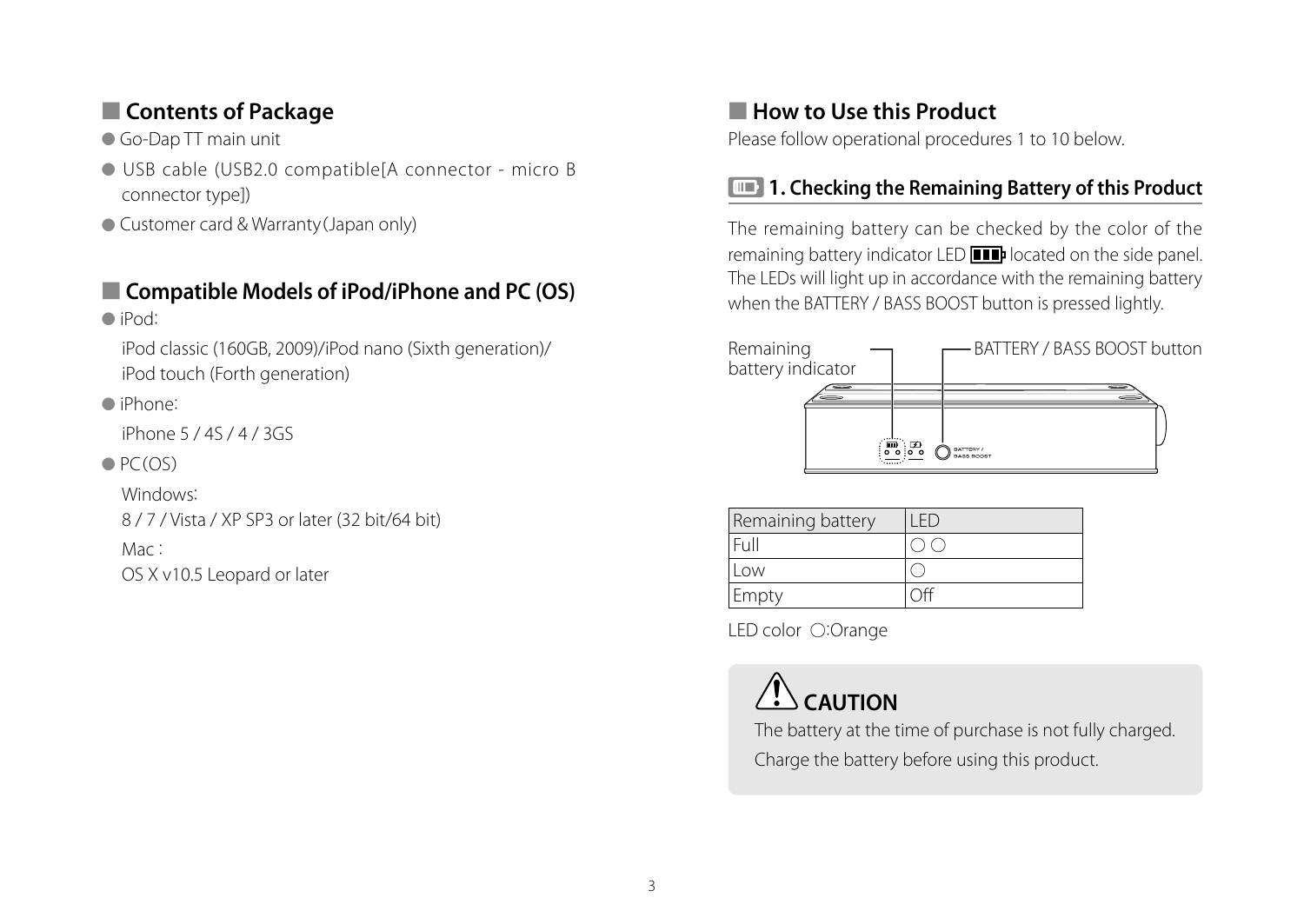## **2. Charging the Built-in Battery of this Product**



- Connect the USB micro B connector on the rear panel of this product and computer or the USB charging adapter supplied with iPod/iPhone by using the supplied USB cable. **1**
- The built-in battery is charged by setting the toggle switch (L) on the front panel to " $AMP$ " or " $AMP$ )" mode. (Make sure the power is OFF.) **2**

During charging, the charging status indicator LED **III** located on the side panel will light up.

- \* When the built-in battery of this product has been fully charged, it will automatically start charging iPod/iPhone. It takes approximately 6 hours to fully charge this product.
- \* The charging status LEDs turn off when the USB cable is disconnected.



| Complete        |  |
|-----------------|--|
| Charge          |  |
| Pre charge      |  |
| Charging status |  |

LED color ○:Orange ●:Green

## **CAUTION**

If both LEDs are off or become off when the USB cable is connected, immediately disconnect the USB cable and stop charging.

Please refer to "Troubleshooting" on page 9 of this User's Guide and reset before reuse.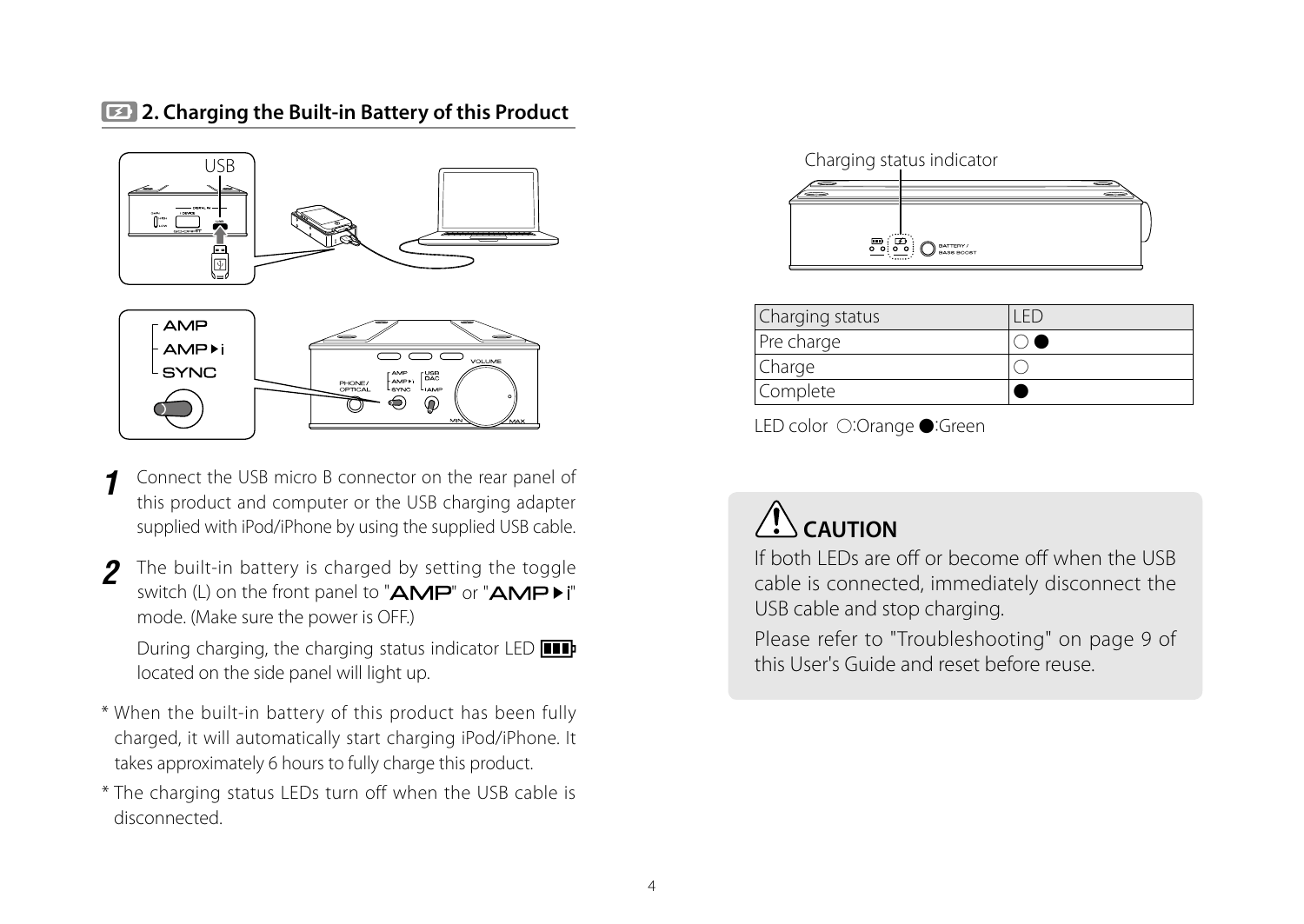## **3. Charging iPod/iPhone by this Product's Built-in Battery**



Connect by inserting the Apple genuine dock cable supplied with iPod/iPhone into the i DEVICE (USB standard A) connector of this product. **1**

Turn the power ON by the power switch volume knob and set the toggle switch (L) to " $AMP^{\dagger}$ " position. iPod/iPhone will start to be charged from the builtin battery of this product after beep or vibration that indicates the authentication is completed. The battery mark located  $\Box$  at the top right of iPod/iPhone screen will change to a charging mark  $\rightarrow$  **P**. **2**

## **4. Connecting with iPod/iPhone**

Connect by inserting the Apple genuine dock cable supplied with iPod/iPhone into the i DEVICE (USB standard A) connector of this product, and set the toggle switch (R) on the front panel to " $\mathsf{IMP}$ " and the toggle switch (L) to " $\mathsf{AMP}$ " mode for headphone output/digital output.

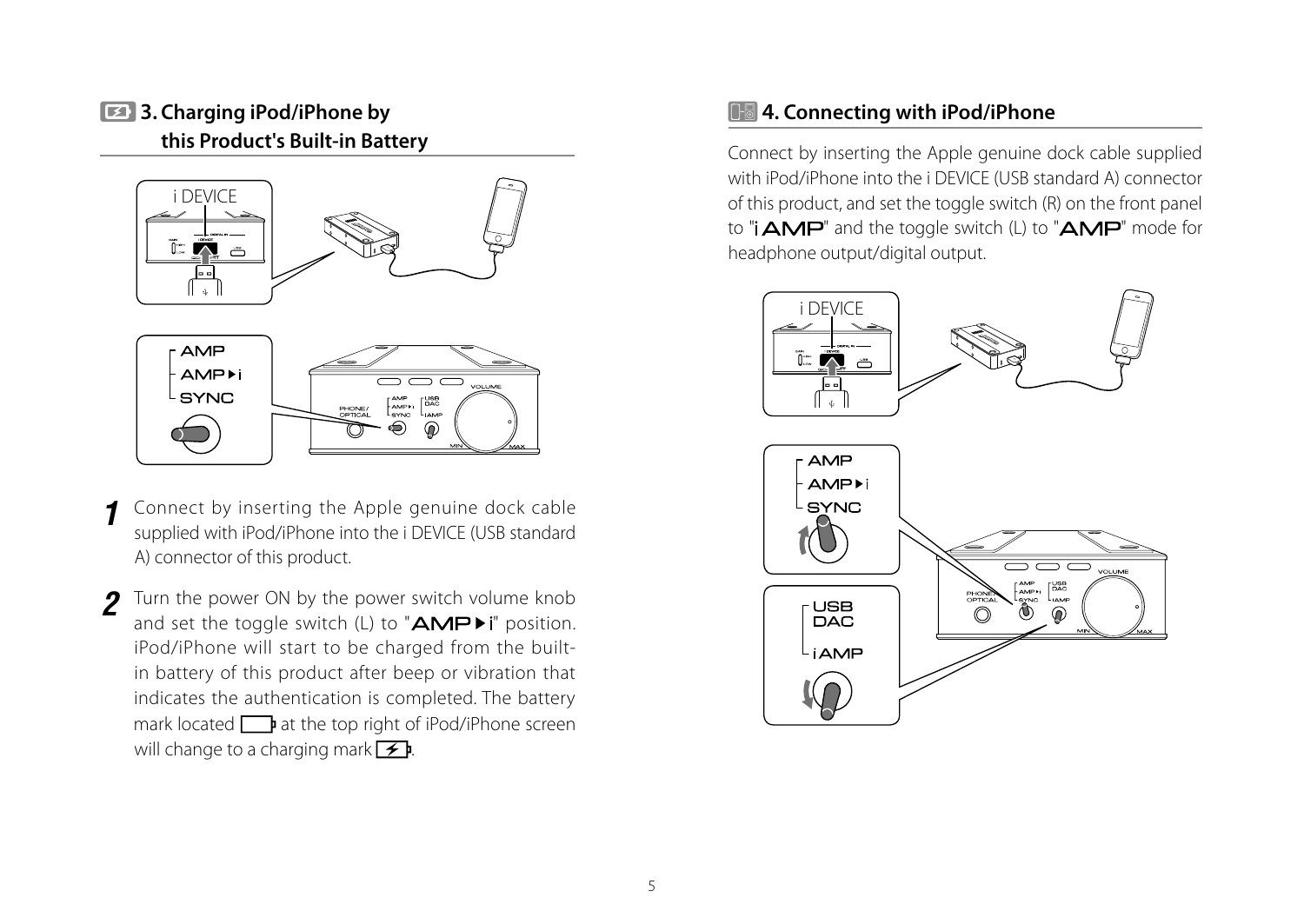## **5. Listening to Music in iPod/iPhone in "AMP" Mode**

Turn the power ON by the power switch volume knob and set the toggle switch (L) to " $\mathbf{A}\mathbf{MP}$ " position. **1**



- Once this product and iPod/iPhone are correctly connected (authenticated), the toggle switch LED turns on red or green. **2**
- \* If the toggle switch is blinking, iPod/iPhone may not be connected with this product at all, or it may not be correctly connected (authenticated).

In such case, disconnect iPod/iPhone once and recoonect, or turn the power OFF by turning the power switchvolume knob counterclockwise all the way until it clicks, and then turn the power ON again.

## **6.Synchronizing with iPod/iPhone and iTunes on Computer**

- Connect the USB micro B connector on the rear panel of this product and your computer with the supplied USB cable. **1**
- By setting the toggle switch (L) on the front panel to "SYNC" mode, it enables synchronization with iTunes on your computer. "SYNC" state is the same as if iPod/ iPhone was directly connected to your computer. **2**







Do not change the switches or disconnect the microUSB cable during synchronization.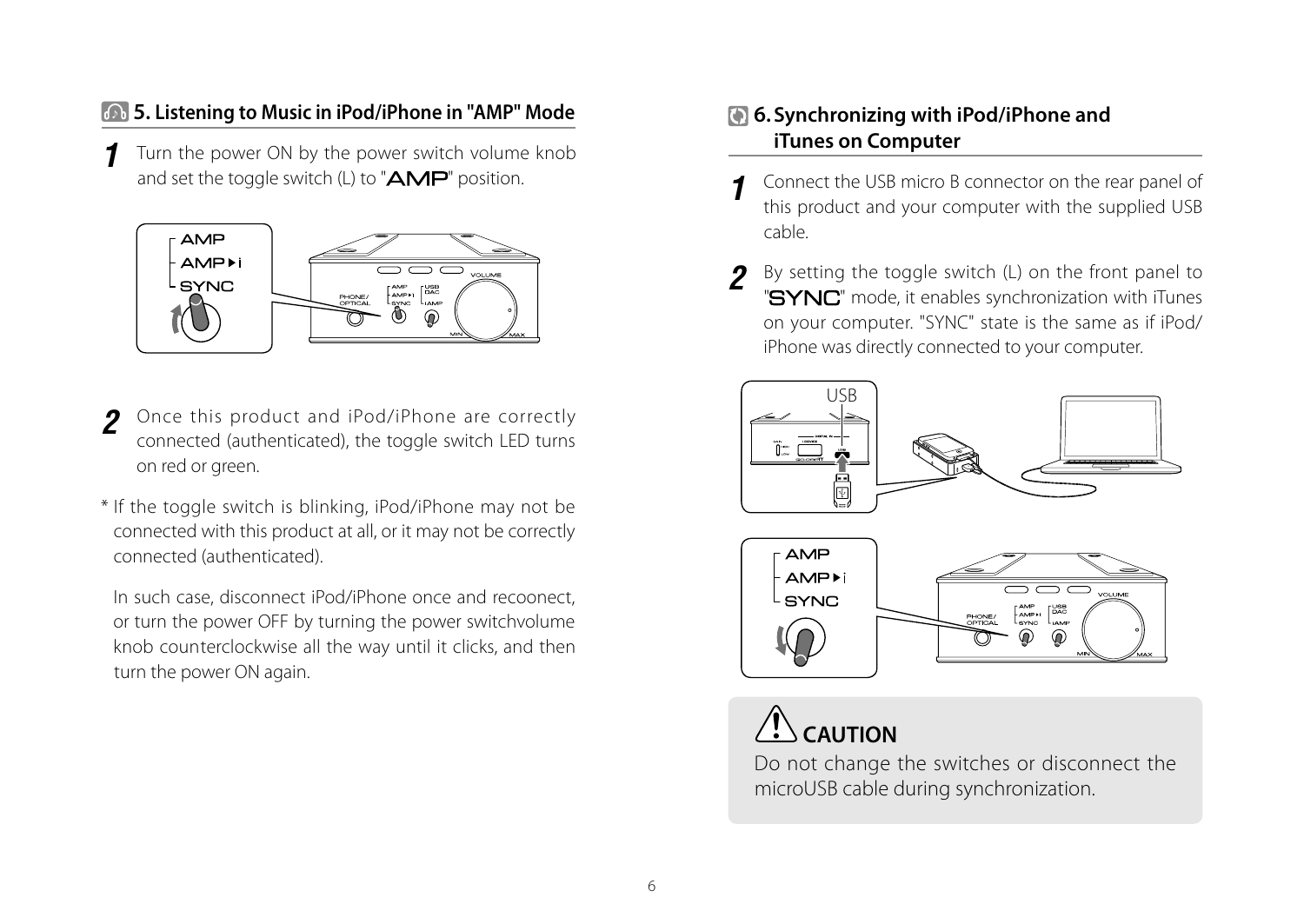## **7. Listening to Music on Computer in "USB DAC" Mode**

Turn the power switch volume knob clockwise until it clicks to turn the power ON. **1**



**2** Set the toggle switch (R) to "USB DAC" position.



**3** Set the toggle switch (L) to "**SYNC**" position.



Connect this product and computer with the supplied USB cable. The device driver is automatically installed when this product is connected to computer for the first time. **4**



- Check the sound setting on computer and confirm a sound is coming. For volume control, adjust the volume on computer. **5**
- \* The built-in battery will not be charged.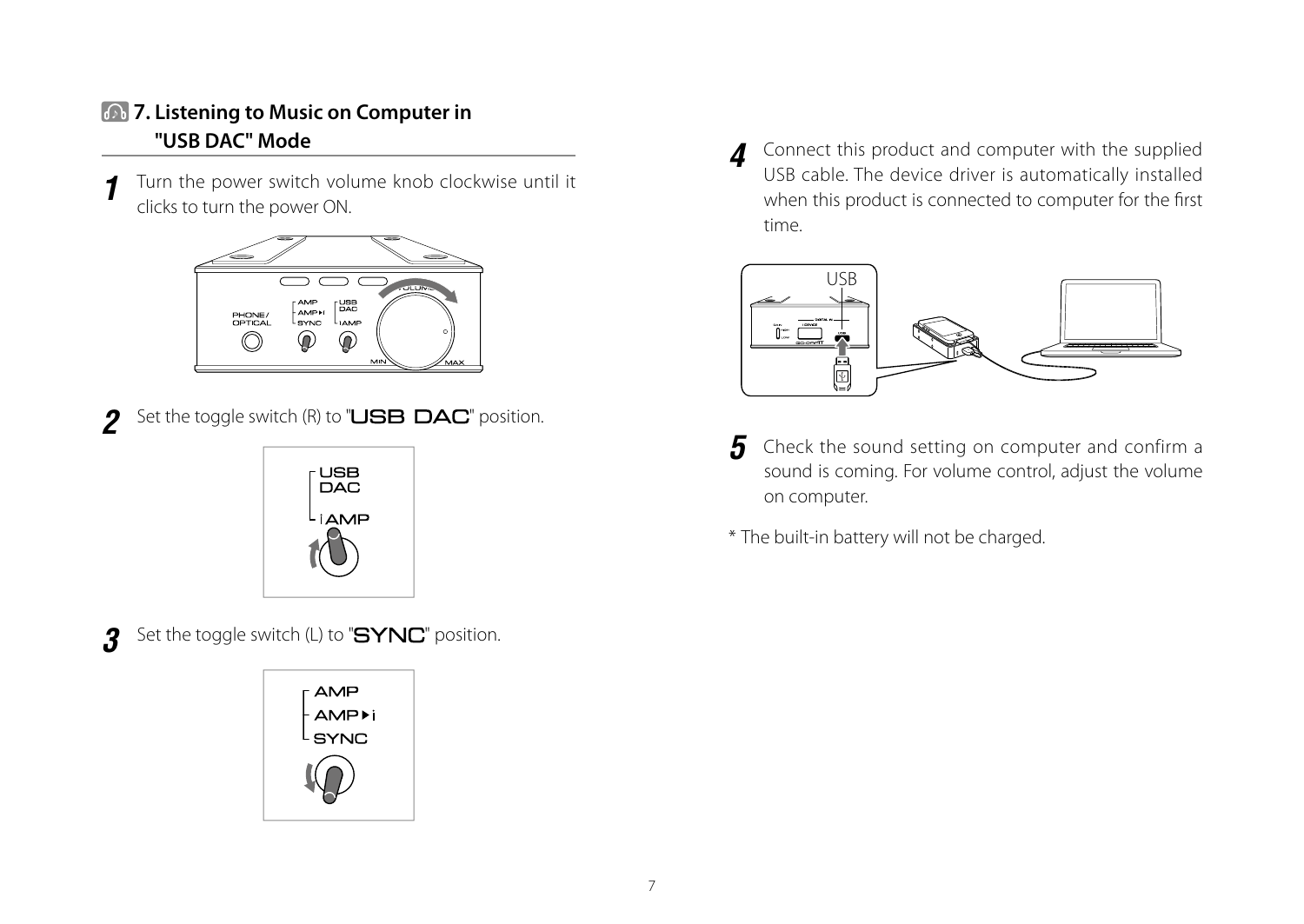## **8. Connecting to Other Audio Devices**

This product supports both digital and analog output.

#### ■ **Digital connection**

This product can be connected with other audio devices which have an OPTICAL input connector.



## **9. Setting Other Functions**

## ■ **Setting volume**

Adjust the power switch volume knob.



## ■ **Setting bass boost**

Use bass boost for enhancement in bass.

Press and hold the BATTERY / BASS BOOST button. **1**



- The LED on the toggle switch (L) in the front panel starts blinking. **2**
- Move the toggle switch (L) back and forth between AMP and AMP>i/SYNC positions once. **3**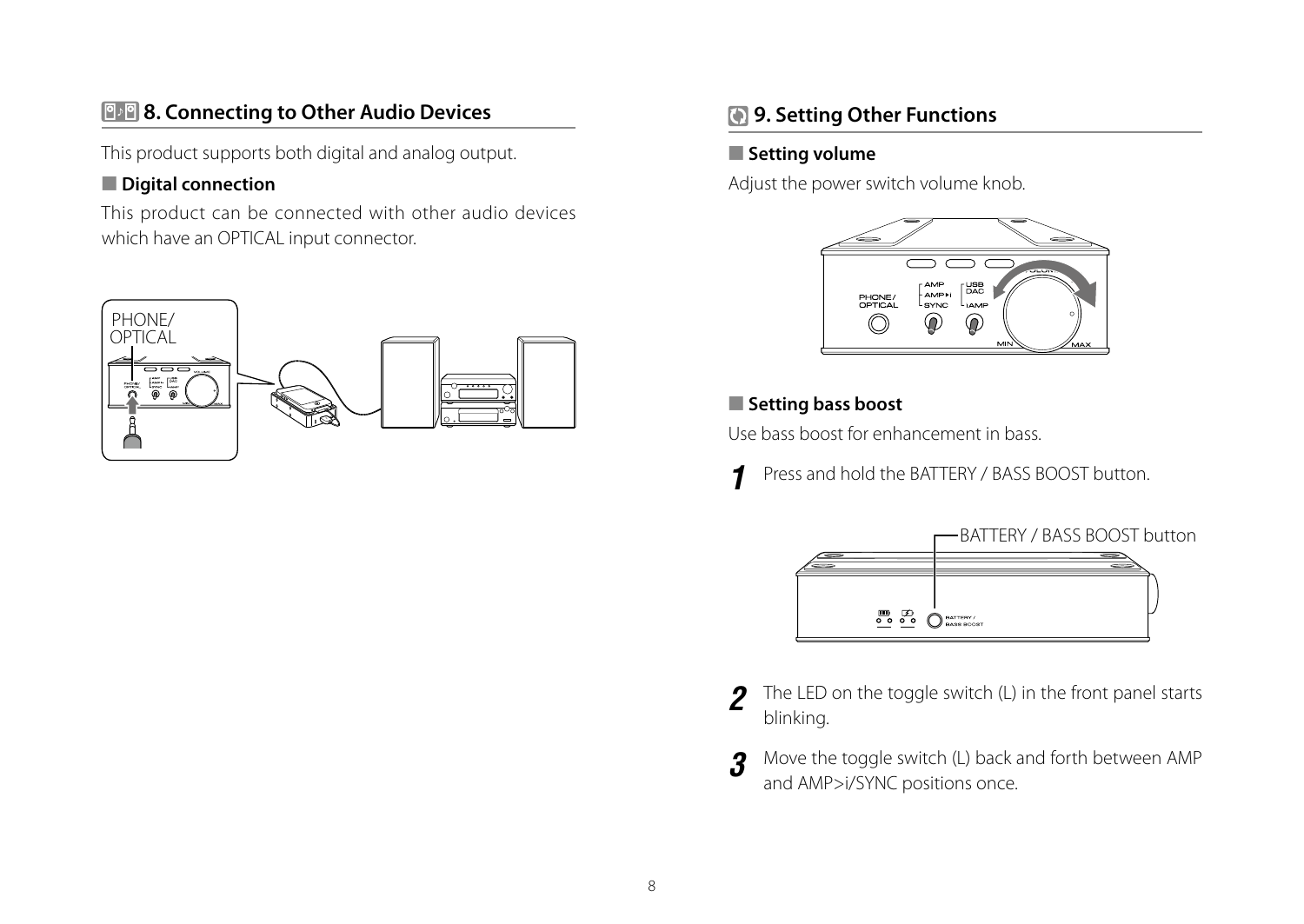## **10. Setting Gain**

Gain of the headphones can be set by switching the Gain toggle switch to either [HIGH] or [LOW].

It enables the headphones with different impedance to exert its full performance and to play in high-quality sounds.



\* Do not apply force to the Gain toggle switch to avoid breaking the switch.

## **Troubleshooting**

● In case the operation of Go-Dap TT freezes (operation stops), reset Go-Dap TT to the factory setting by turning the volume knob all the way counterclockwise until it clicks, turning OFF the main power, and then turning it back ON by turning the volume knob clockwise again.



- Reconnect iPod/iPhone and this product.
- Restart iPod/iPhone.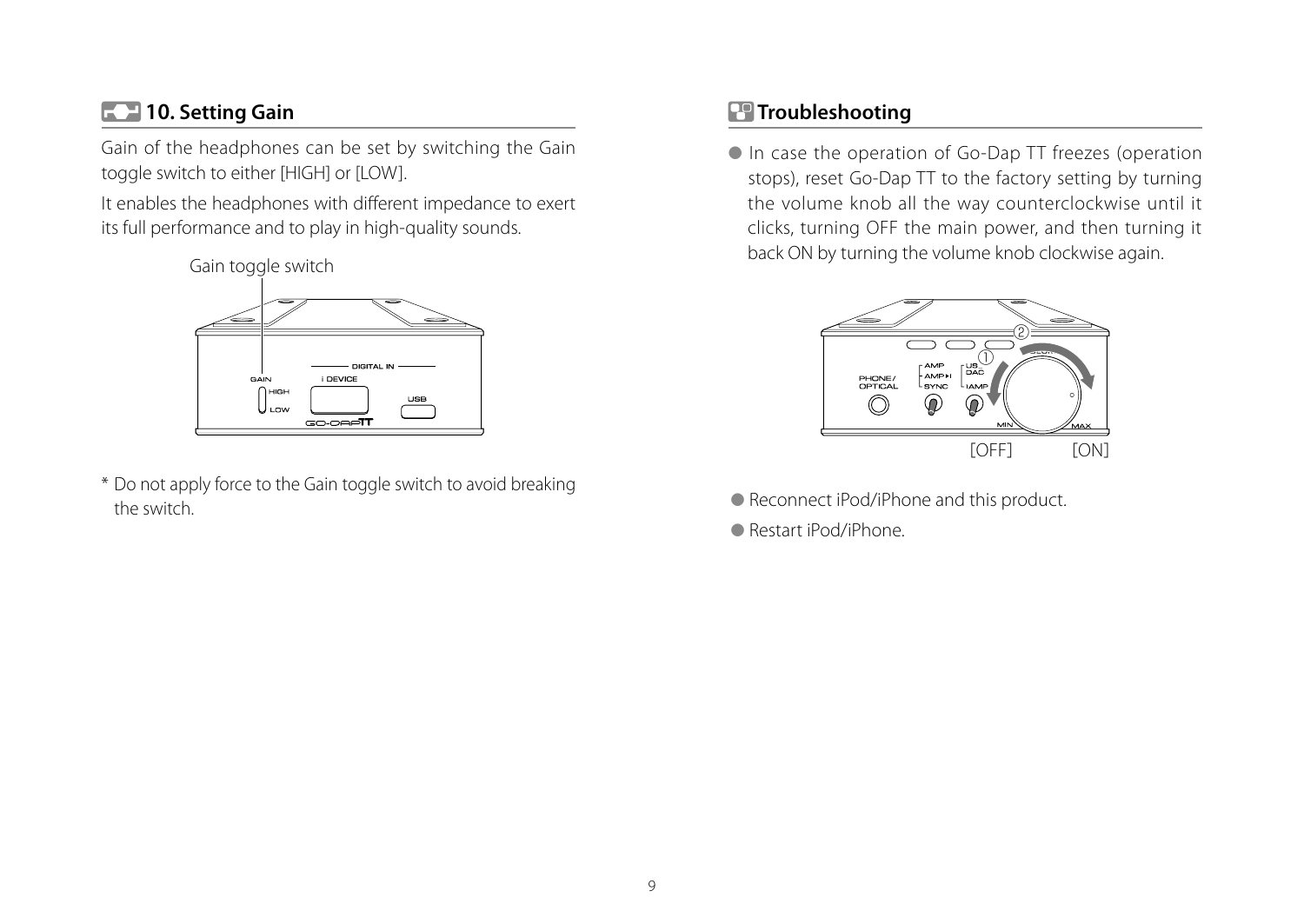## **Specications**

#### ■ Main unit

| Size   | Width 67.80 $\times$ Depth 133.50 $\times$ Height<br>25.00mm (including the protrusion) |
|--------|-----------------------------------------------------------------------------------------|
| Weight | 234a                                                                                    |

## ■ Analog lineout

| Frequency characteristic | Within 20 to 20kHz±2dB                                                                                   |
|--------------------------|----------------------------------------------------------------------------------------------------------|
| SN ratio                 | 94dB or greater                                                                                          |
| Distortion               | Distortion: 0.5% or less<br>Maximum output: 80mW + 80mW @32Ω<br>Adaptive impedance: $16\Omega$ or higher |

## ■ Digital lineout

| Sampling frequency       | PC DAC | : Input 32/44.1/48kHz 16bit<br>Output 32/44.1/48kHz 16bit<br>  iDevice DAC : Input 32/44.1/48kHz 16bit<br>Output 48kHz 16bit |
|--------------------------|--------|------------------------------------------------------------------------------------------------------------------------------|
|                          |        |                                                                                                                              |
| Digital output (OPTICAL) |        | S/PDIF                                                                                                                       |

### ■ Inputs

|               | USB standard A connector (concave) |  |
|---------------|------------------------------------|--|
| USB connector | USB micro B connector (concave)    |  |
|               | * This product supports USB 2.0.   |  |

### ■ Battery

| Battery type                    | Lithium ion polymer battery         |  |
|---------------------------------|-------------------------------------|--|
| Capacity                        | 3500mAh                             |  |
| Charge method                   | Via the supplied USB cable (USB2.0) |  |
| Time to full charge             | Approx. 6 hours                     |  |
| Operation time                  | Approx. 6 hours                     |  |
| Sustainable charge<br>frequency | Approx. 500 times                   |  |

## ■ Power supply

| Input  | 5VDC / 500mA (MicroUSB B) |  |
|--------|---------------------------|--|
| Output | 5VDC / 1A (USB A)         |  |

## ■ Compatible audio data format

| Audio data format | AAC (16 to 320Kbps), AIFF, AAC (MP4<br>downloaded from iTunes Store), MP3<br>(16 to 320 Kbps), MP3 VBR, Audible<br>(formats 2-4), Apple Lossless, WAV |
|-------------------|-------------------------------------------------------------------------------------------------------------------------------------------------------|
|-------------------|-------------------------------------------------------------------------------------------------------------------------------------------------------|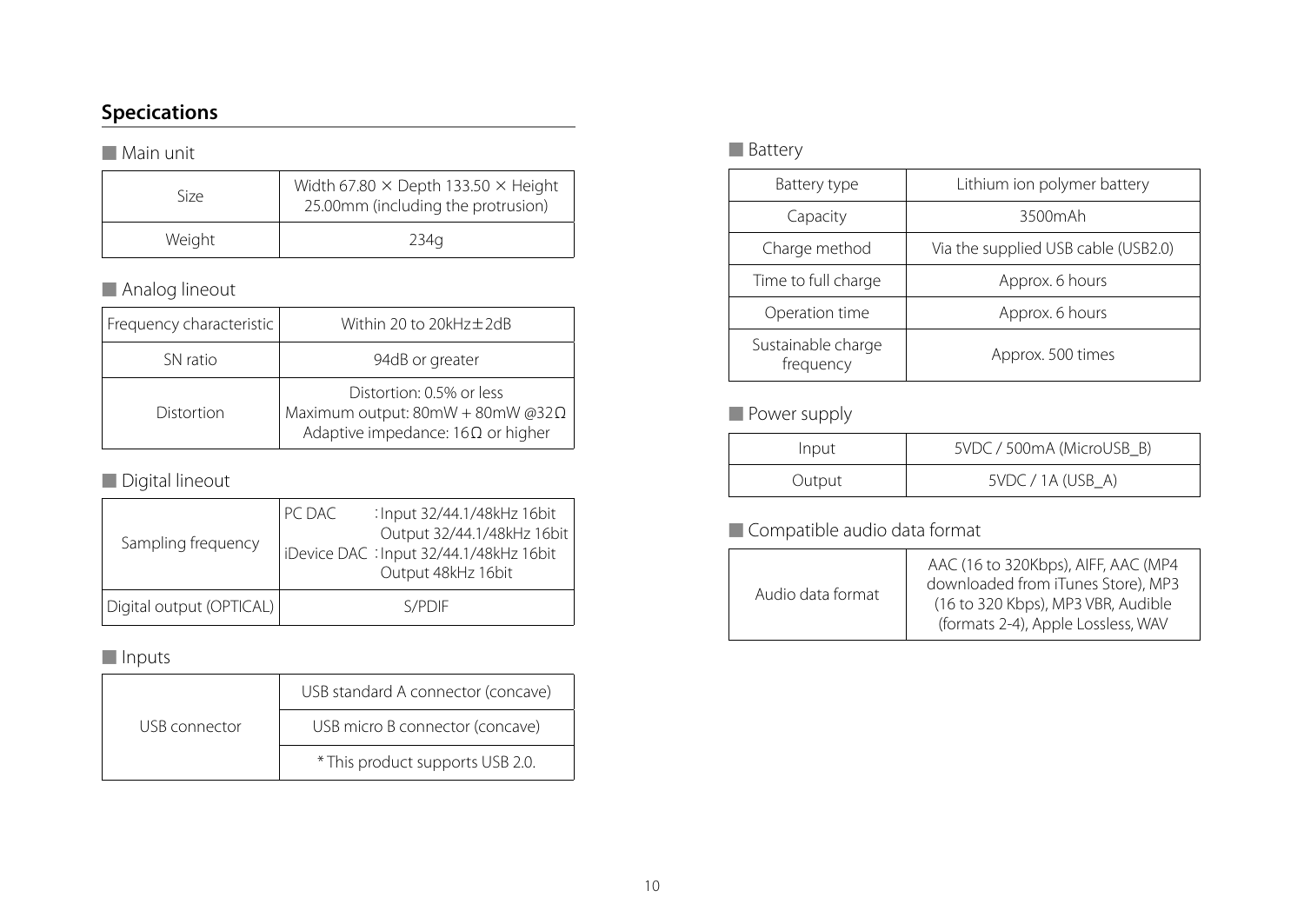## **Cautions on Use**

In orderto use this product safely and prevent accidents, please take the following cautions.

- A tube is mounted on this product. In order to avoid a unit breakdown/malfunction, do not give a vibratory motion and a drop and do not use in high-temperature and highhumidity environments.
- In order to avoid risks such as fire and electric shock, do not use in high-humidity environments or where this product may come in contact with water.
- Do not use, charge or leave this product in locations exposed to direct sunlight such as car dashboards and window sills. Also, do not use, charge or leave in hightemperature environments such as inside vehicles parked in the sun or near heat sources such as heaters and stoves.
- Do not use to play music, etc. while driving a vehicle, riding a bicycle, or walking.
- If liquid that has been leaked from the battery makes contact with your skin or cloths, wash under running water immediately. Also, if such liquid enters your eyes, wash under running water immediately without rubbing and consult a doctor.
- Do not disassemble, modify, or repair this product by yourself.
- If this product does not get fully charged after the specified charging time, cease charging and arrange for inspection/ repairs to be performed.
- Use a soft cloth to clean this product. Do not directly apply water, dust spray, solvent, polisher, cleaning agent, etc.
- When charging an iDevice by the built-in battery of this product, operate in a drafty environment. Operating in a hermetically-closed environment may cause a unit breakdown/malfunction and a low-temperature burn by the temperature upshift.
- The battery has a life duration. The usable duration will become shorter due to aging degradation. Do not keep charging for a long period of time. Always disconnect the USB cable each time when charging is completed.

#### Replacement of Tube

The mounted tube has a life duration. When feeling degradation, it is recommended to replace. For more information, contact Product Support on page 14.

## Battery Disposal and Recycle

When disposing of this product, do so in accordance with the laws and regulations applicable in the area you live. This product has a built-in battery therefore can not be disposed of together with general household waste.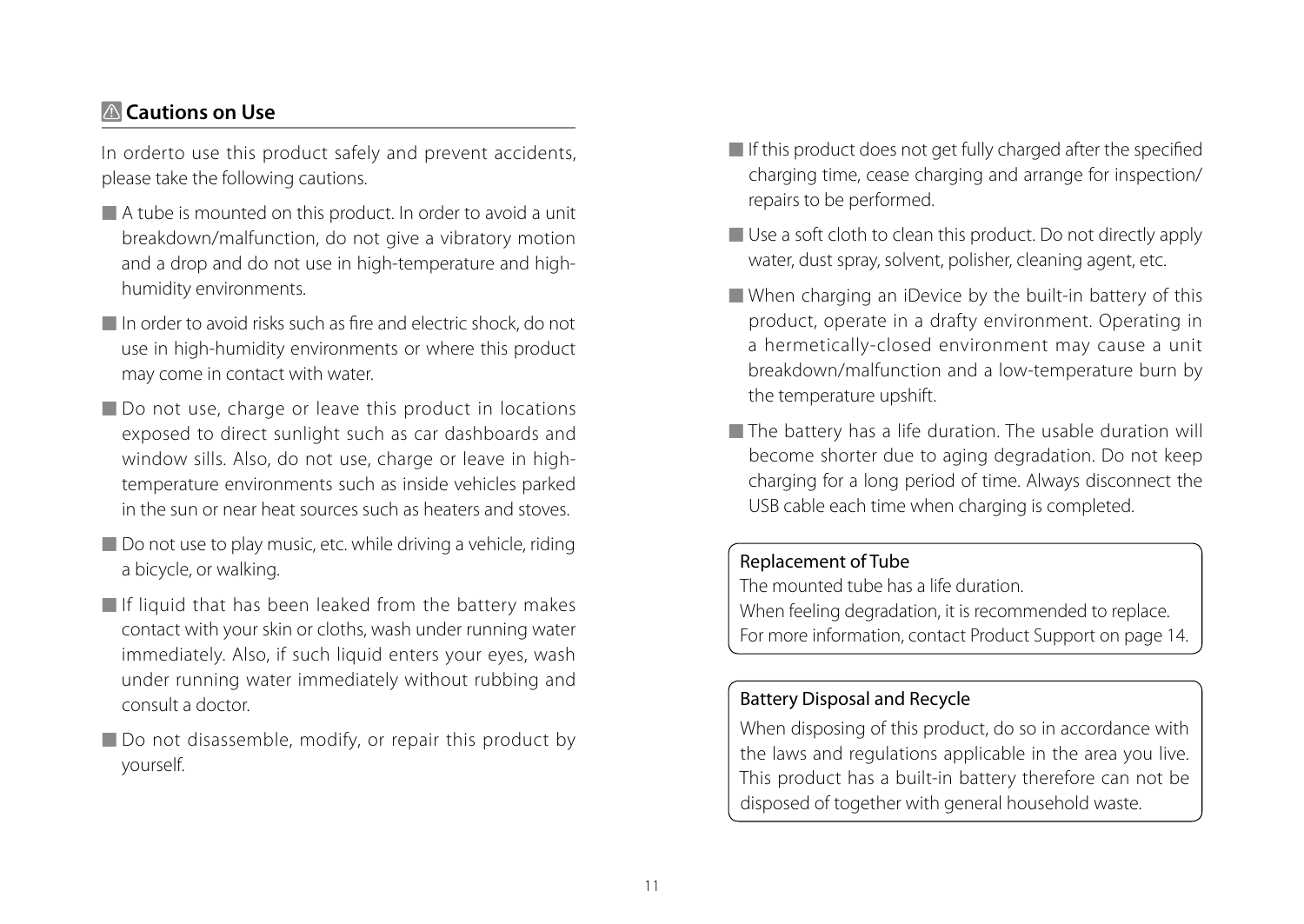## **For the customers in the USA INFORMATION:**

This product has been tested and found to comply with the limits for a Class B digital device, pursuant to Part 15 of the FCC Rules.

These limits are designed to provide reasonable protection against harmful interference in a residential installation.

This product generates, uses, and can radiate radio frequency energy and, if not installed and used in accordance with the instructions, may cause harmful interference to radio communications.

However, there is no guarantee that interference will not occur in a particular installation. If this product does cause harmful interference to radio or television reception, which can be determined by turning the product off and on, the user is encouraged to try to correct the interference by one or more of the following measures:

- Reorient or relocate the receiving antenna.
- Increase the separation between the product and receiver.
- Connect the product into an outlet on a circuit different from that to which the receiver is connected.
- Consult the dealer or an experienced radio/TV technician for help.

You are cautioned that any changes or modifications not expressly approved in this manual could void your authority to operate this product.

If you have any questions about this product:

Visit: http://go-dap.com

Contact: Venture Craft Customer Information Service +81-3-5204-1004

This device complies with Part 15 of the FCC Rules. Operation is subject to the following two conditions: (1) This device may not cause harmful interference, and (2) this device must accept any interference received, including interference that may cause undesired operation.

## **For the customers in the USA and Canada RECYCLING LITHIUM-ION BATTERIES**

Lithium-ion batteries are recyclable.

You can help preserve our environment by returning your used rechargeable batteries to the collection and recycling location nearest you.

For more information regarding recycling of rechargeable batteries, call toll free 1-800-822-8837, or visit http://www. rbrc.org/ .

Caution: Do not handle damaged or leaking Lithium-ion batteries.

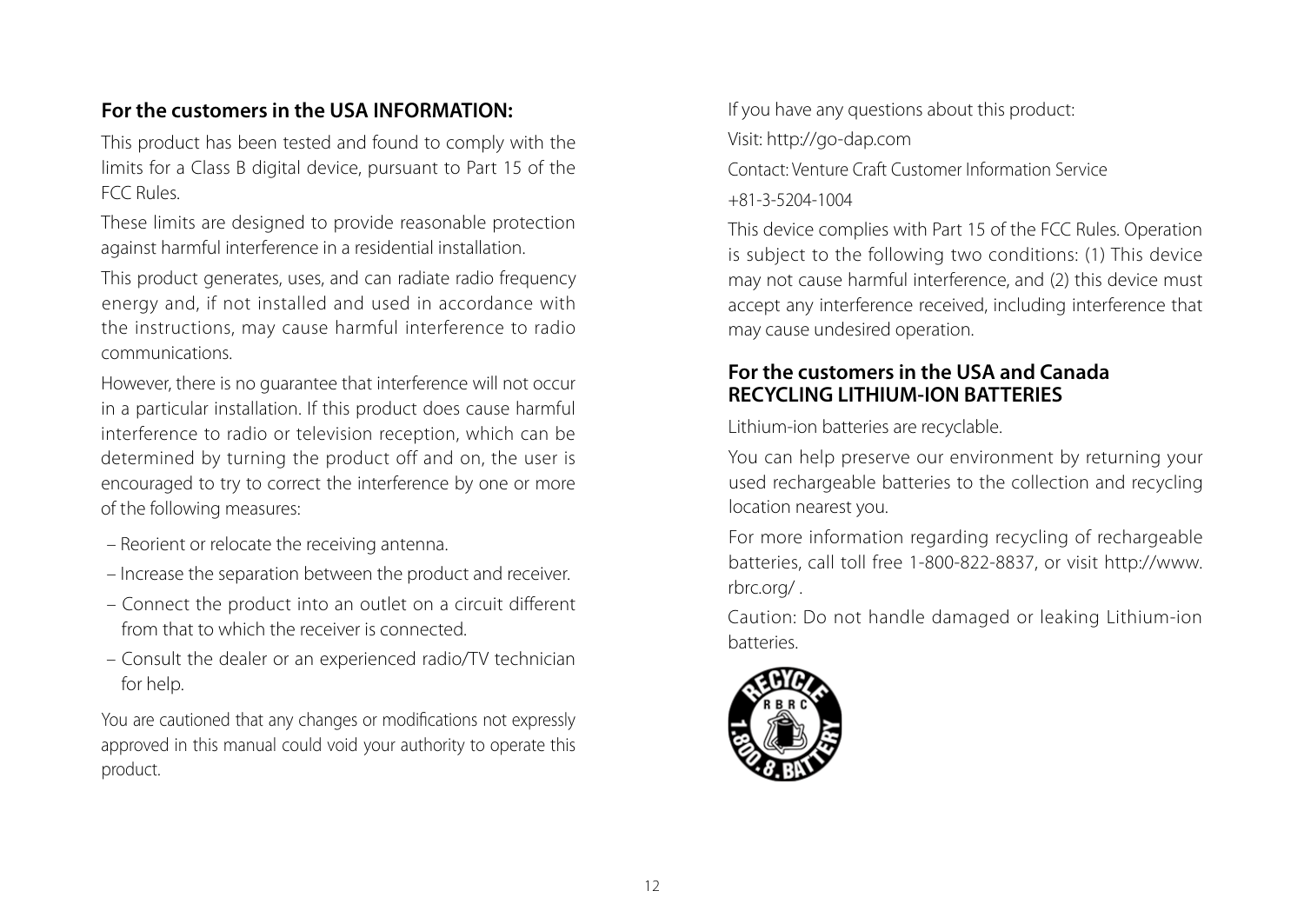#### **About China RoHS Compliance DD Limited** 有毒有害物质或元素含有表

| 有毒或                     | 零部件 |    |
|-------------------------|-----|----|
| 有害物质                    | 电路板 | 附件 |
| 铅 (Pb)                  |     |    |
| 汞 (Hg)                  |     |    |
| 镉 (Cd)                  |     |    |
| 六价铬 (Cr <sup>6+</sup> ) |     |    |
| 多溴联苯 (PBB)              |     |    |
| 多溴二苯醚 (PBDE)            |     |    |

- 表示该有毒有害物质在该部件所有均质材料中的含量均在 SJ/T 11363-2006 标准规定的限量要求以下。
- × 表示该有毒有害物质至少在该部件的某一均质材料中的含量超出 SJ/T11363-2006 规定的限量要求。

根据中国电子行业标准 SJ/T11364-2006 和相关的中国政府法规, 本 产品及其某些内部或外部组件上可能带有环保使用期限标识。取决 于组件和组件制造商,产品及其组件上的使用期限标识可能有所不 同。组件上的使用期限标识优先于产品上任何与之相冲突的或不同 的环保使用期限标识。

## **European Union - Electronics and Battery Disposal Information:**

This symbol means that according to local laws and regulations your product and its battery should be recycled separately from household waste. When this product reaches its end of life, take it to a collection point designated by local authorities for the recycling of electronic product. The improper disposal of waste electronic product from the consumer may be subject to fines. The separate collection and recycling of your product and its battery at the time of disposal will help conserve natural resources and ensure that it is recycled in a manner that protects human health and the environment.

## **CE Notice**

# $\epsilon$

This product conforms to the EMC Directive 2004/108/EC and to the Low Voltage Directive 2006/95/EC. The complete Declarations of Conformity can be found at http://go-dap. com .